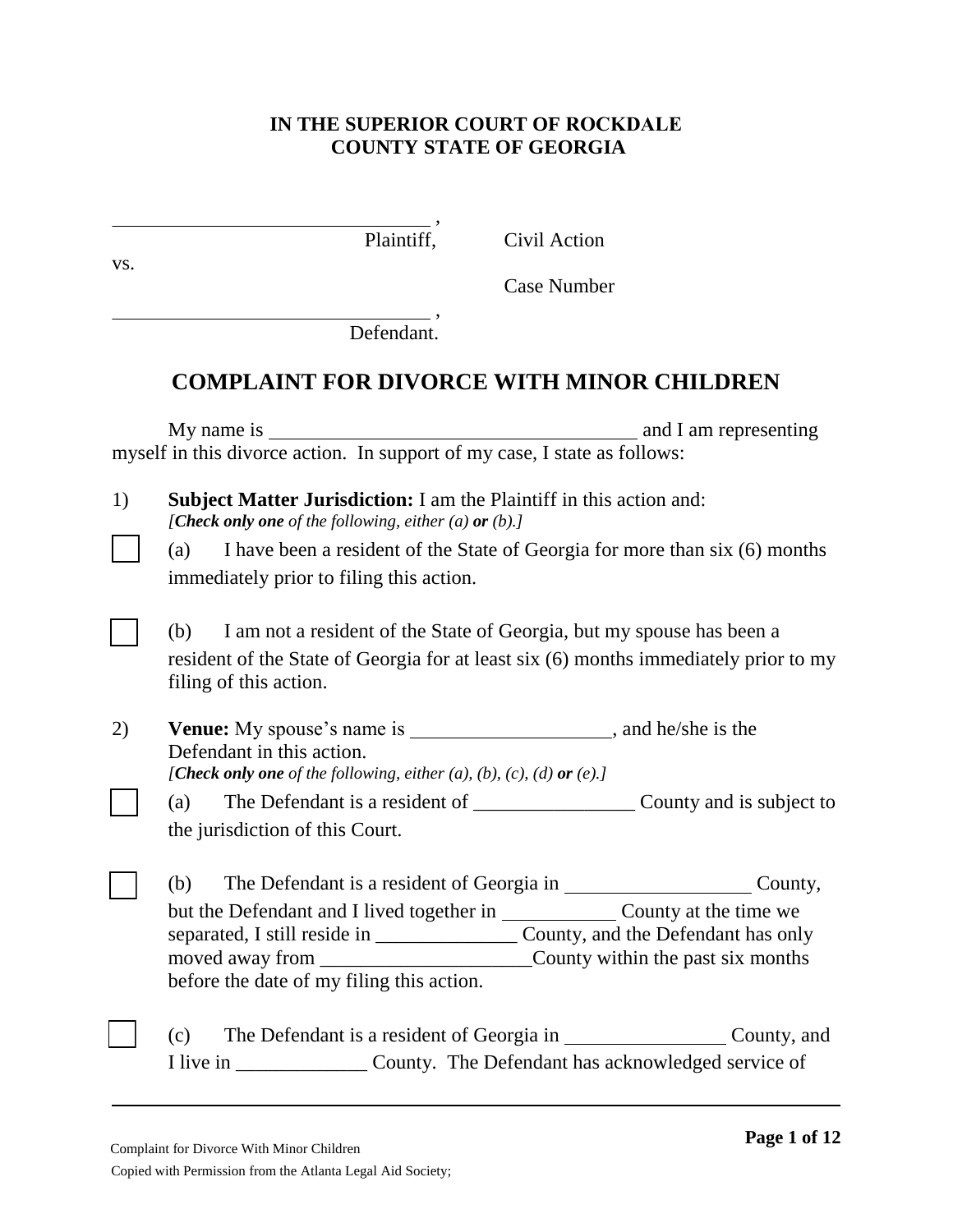|    |                   | process and consented to the jurisdiction and venue of this Court.                                                                                                                                                                          |
|----|-------------------|---------------------------------------------------------------------------------------------------------------------------------------------------------------------------------------------------------------------------------------------|
|    | (d)<br>of         | The Defendant is not a resident of the State of Georgia, but I am a resident<br>County, Georgia, and:<br>[Check only one of the following, either $(i)$ , $(ii)$ , or $(iii)$ .]                                                            |
|    |                   | (i) The Defendant was formerly a resident of the State of Georgia and<br>currently resides in the State of<br>The Defendant is<br>subject to the personal jurisdiction of the Court under Georgia's Long Arm<br>Statute, OCGA § 9-10-91(5). |
|    |                   | (ii) The Defendant has never resided in the State of Georgia and currently<br>resides in the State of ________________.                                                                                                                     |
|    |                   | (iii) The Defendant has acknowledged service of process and consented to<br>the jurisdiction and venue of this Court.                                                                                                                       |
|    | (e)               | I am a resident of Rockdale County and the Defendant's whereabouts are<br>unknown to me. I am filing my Affidavit of Due Diligence with this Complaint,<br>and incorporate it herein by reference.                                          |
| 3) |                   | <b>Service of Process:</b> The Defendant shall be served as provided under OCGA § 9-<br>11-4, in the following manner:<br>[Check only one of the following, either $(a)$ , $(b)$ , or $(c)$ .]                                              |
|    | (a)<br>Complaint. | The Defendant has acknowledged service of process. I am filing the<br>Acknowledgment of Service (which has been signed by the Defendant) with this                                                                                          |
|    | (b)               | The Defendant may be served by the Sheriff's Department at the<br>Defendant's residence/work address, which is:                                                                                                                             |
|    |                   | (b-1) [Check only if the Defendant lives outside ________ County.] The Defendant                                                                                                                                                            |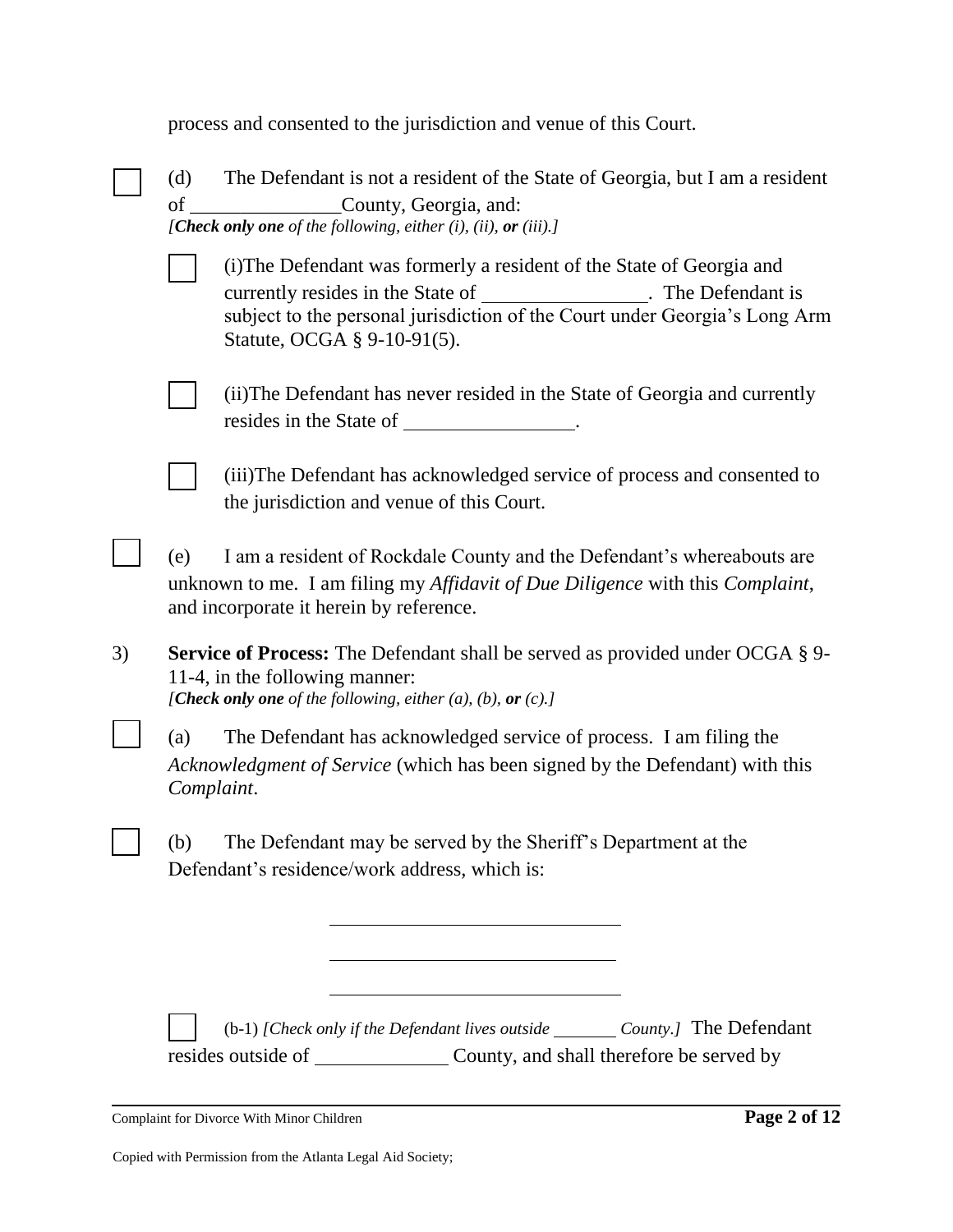second original, as provided under OCGA § 9-10-72. Service shall be made by the sheriff's department of the county where the Defendant resides.

□ (c) The Defendant's whereabouts are unknown to me. I am filing my *Affidavit of Due Diligence* with this *Complaint*. The Defendant shall be served by publication as provided under OCGA § 9-11-4(e)(1) for those who cannot be found within the State of Georgia. To the best of my knowledge, the Defendant's last known address is:



# 4) **Date of Marriage:**

*[Check and complete only one of the following, either (a) or (b).]*

□ (a) The Defendant and I were lawfully married on

□ (b) The Defendant and I are married by common law because we lived together and held ourselves out as husband and wife as of , which date was prior to January 1, 1997.

5) **Date of Separation:** The Defendant and I last separated on , and we have remained in a true state of separation since that date.

# □ 6) **Settlement Agreement:**

*[Check only if there is a signed agreement.]*

The Defendant and I have entered into a *Settlement Agreement*, which we both want to be incorporated into the *Final Judgment and Decree for Divorce*. The *Settlement Agreement* has been signed by each of us in front of a notary public, and I am filing the *Settlement Agreement* with the Court, together with this *Complaint*.

# 7) **Minor Children:**

The Defendant and I are the parents of minor children, listed below:

| Name of child | Sex | Year of Birth ONLY Lives with (mother, father, other) |
|---------------|-----|-------------------------------------------------------|
|               |     |                                                       |
|               |     |                                                       |
|               |     |                                                       |

Complaint for Divorce With Minor Children **Page 3 of 12**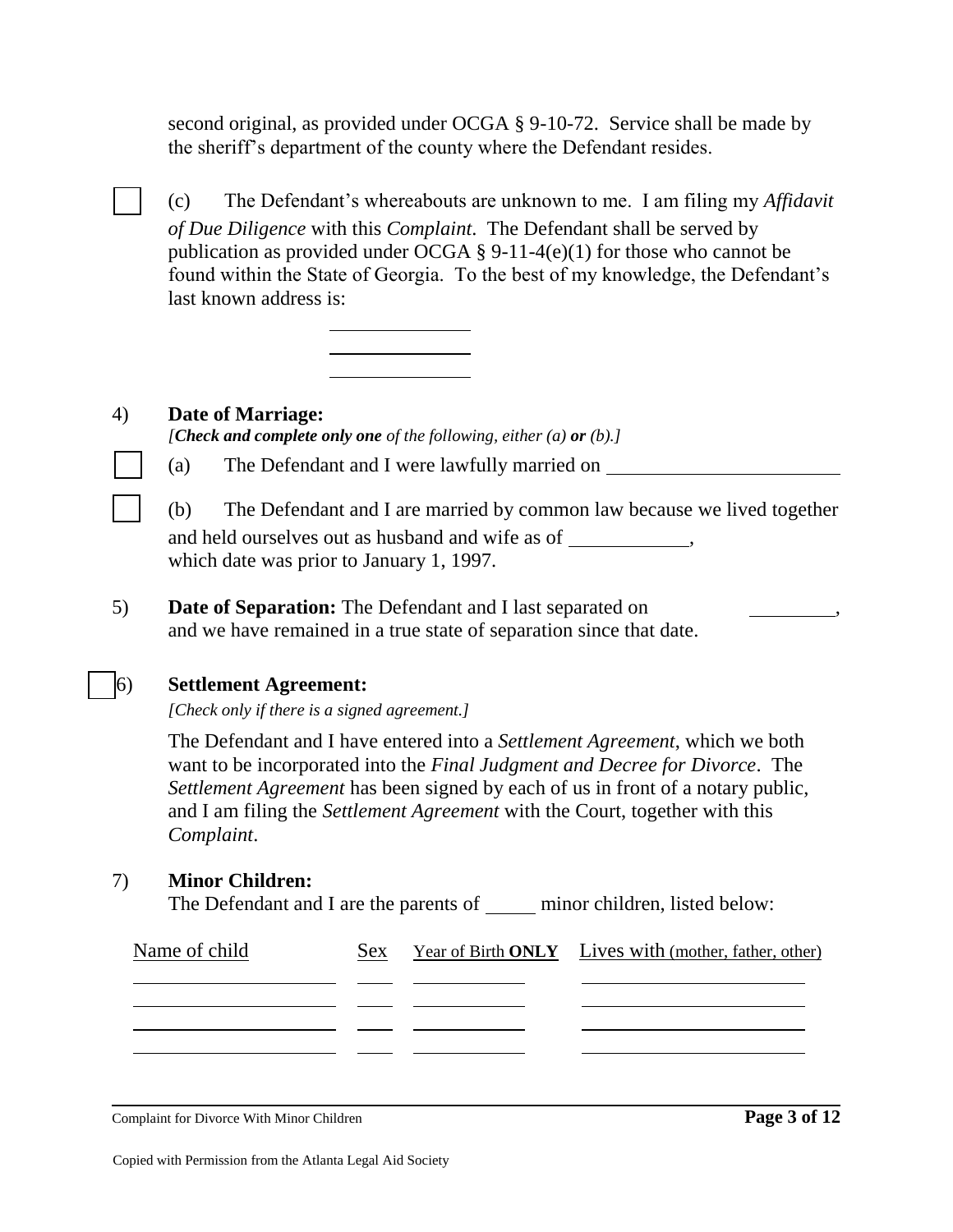*[Check and complete only one of the following, either (a) or (b).]*

□ (a) The wife is **not** believed to be pregnant.

(b) The wife is believed to be pregnant, and the father of the child is believed to be:

# 8) **Other Children Born During the Marriage:**

*[Check only if there is/are child(ren) born during the marriage who is/are not the biological child(ren) of the husband in this case.]* 

 $\Box$  Check this box if applicable and fill in information below.

The [Petitioner/Respondent], \_\_\_\_\_\_\_\_\_\_\_\_\_\_\_\_\_\_\_\_\_\_\_\_\_\_\_\_\_\_\_\_\_\_\_\_\_, the wife in this case has the following minor child(ren) born during the marriage who is/are not the biological child(ren) of the husband in this case:

| Child's Name | Sex | Year of Birth <b>ONLY</b> |
|--------------|-----|---------------------------|
|              |     | ______________            |
|              |     | ________________          |
|              |     | __________                |

The husband has never acknowledged this/these child(ren) as his children. The husband is not the biological father of the child(ren) based on the following facts/reasons:

\_\_\_\_\_\_\_\_\_\_\_\_\_\_\_\_\_\_\_\_\_\_\_\_\_\_\_\_\_\_\_\_\_\_\_\_\_\_\_\_\_\_\_\_\_\_\_\_\_\_\_\_\_\_\_\_\_\_\_\_\_\_\_\_\_\_\_\_\_\_\_\_\_\_\_ \_\_\_\_\_\_\_\_\_\_\_\_\_\_\_\_\_\_\_\_\_\_\_\_\_\_\_\_\_\_\_\_\_\_\_\_\_\_\_\_\_\_\_\_\_\_\_\_\_\_\_\_\_\_\_\_\_\_\_\_\_\_\_\_\_\_\_\_\_\_\_\_\_\_\_ \_\_\_\_\_\_\_\_\_\_\_\_\_\_\_\_\_\_\_\_\_\_\_\_\_\_\_\_\_\_\_\_\_\_\_\_\_\_\_\_\_\_\_\_\_\_\_\_\_\_\_\_\_\_\_\_\_\_\_\_\_\_\_\_\_\_\_\_\_\_\_\_\_\_\_ \_\_\_\_\_\_\_\_\_\_\_\_\_\_\_\_\_\_\_\_\_\_\_\_\_\_\_\_\_\_\_\_\_\_\_\_\_\_\_\_\_\_\_\_\_\_\_\_\_\_\_\_\_\_\_\_\_\_\_\_\_\_\_\_\_\_\_\_\_\_\_\_\_\_\_ \_\_\_\_\_\_\_\_\_\_\_\_\_\_\_\_\_\_\_\_\_\_\_\_\_\_\_\_\_\_\_\_\_\_\_\_\_\_\_\_\_\_\_\_\_\_\_\_\_\_\_\_\_\_\_\_\_\_\_\_\_\_\_\_\_\_\_\_\_\_\_\_\_\_\_.

I request and believe it is in the best interest of the child(ren) that the Court enter an order acknowledging that the husband,

is not the biological and/or legal father of the above-named child(ren), that he has never recognized this/these child(ren) as his child(ren) and that he has no legal relationship, nor potential rights or obligations arising from any such relationship, to this/these child(ren).

# 9) **Children's Current Residence:**

The minor children currently live at

| County, with the following adult:       |
|-----------------------------------------|
| The children have lived at this address |

since approximately  $\blacksquare$ 

Complaint for Divorce With Minor Children **Page 4 of 12**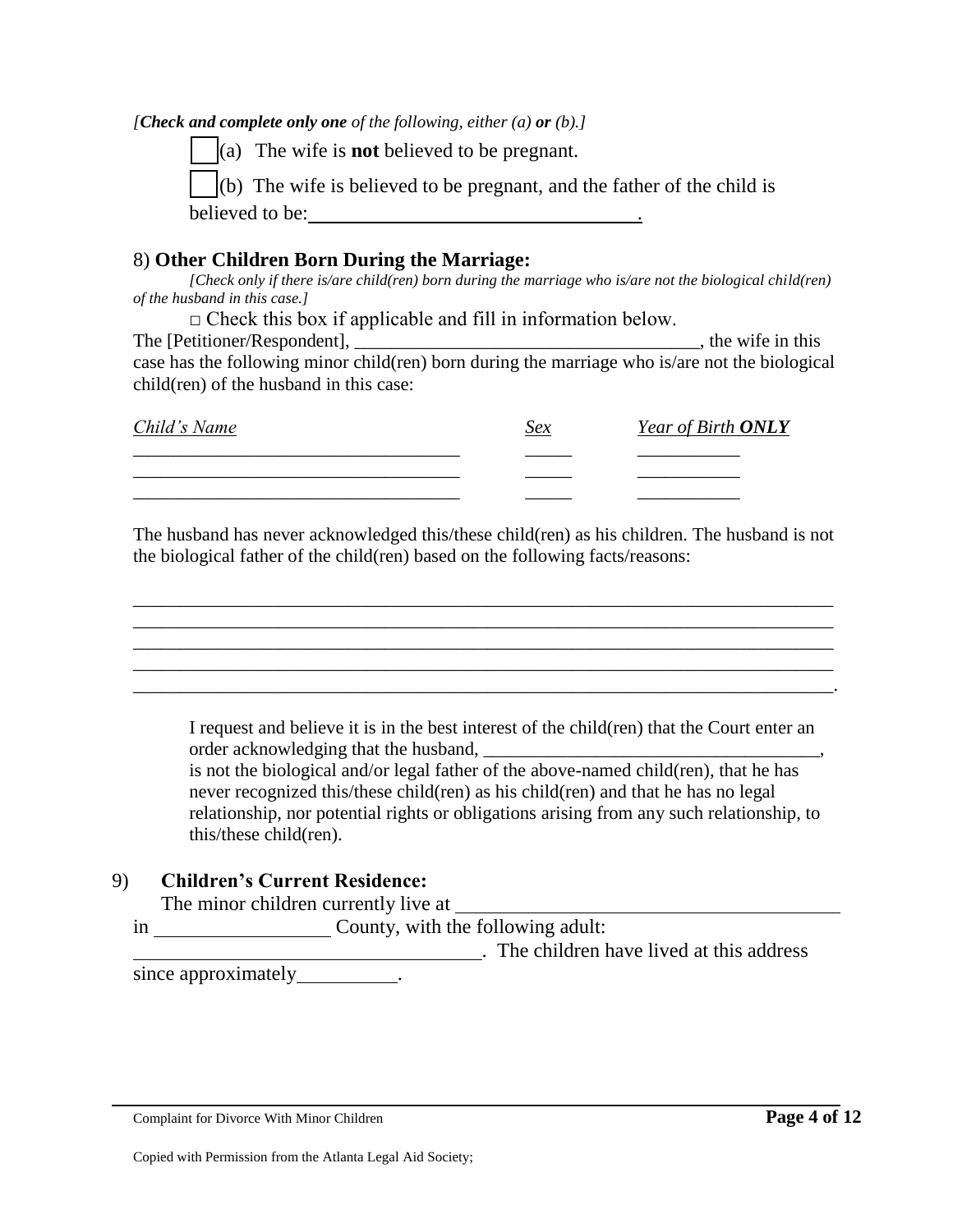### 10) **Children's Past Residences:**

During the past five years, the children have lived at the following addresses:

| Dates at Address | Address |  |
|------------------|---------|--|
|                  |         |  |
|                  |         |  |

# 11) **Adults With Whom Children Have Lived:**

During the past five years, the children have lived with the following adults:

| Name of Person | Person's Current Address |
|----------------|--------------------------|
|                |                          |
|                |                          |

# 12) **Other Court Cases About Children and Parties:**

*[Check either (a) or (b).]*

□ (a) I have never participated as a party or a witness or in any other capacity in any other litigation concerning the custody of or visitation with the minor children in this or any other state.

 $\mid$  (b) I have participated in other litigation concerning the custody of the minor children in Georgia or another state. The court, case number and date of any order concerning custody or visitation under the other litigation are as follows, with a certified copy of all applicable orders attached as Exhibit  $\qquad$ :

13) **Other Proceedings That Could Affect Custody or Visitation in This Case:** *[Check only one of the following, either (a) or (b).]*

 $\vert$  (a) I do not have any information of any proceeding that could affect this case, including proceedings for enforcement and proceedings relating to family violence, protective orders, termination of parental rights, and adoptions in this or any other state.

□ (b) I have information about a proceeding that could affect this case, including

Complaint for Divorce With Minor Children **Page 5 of 12**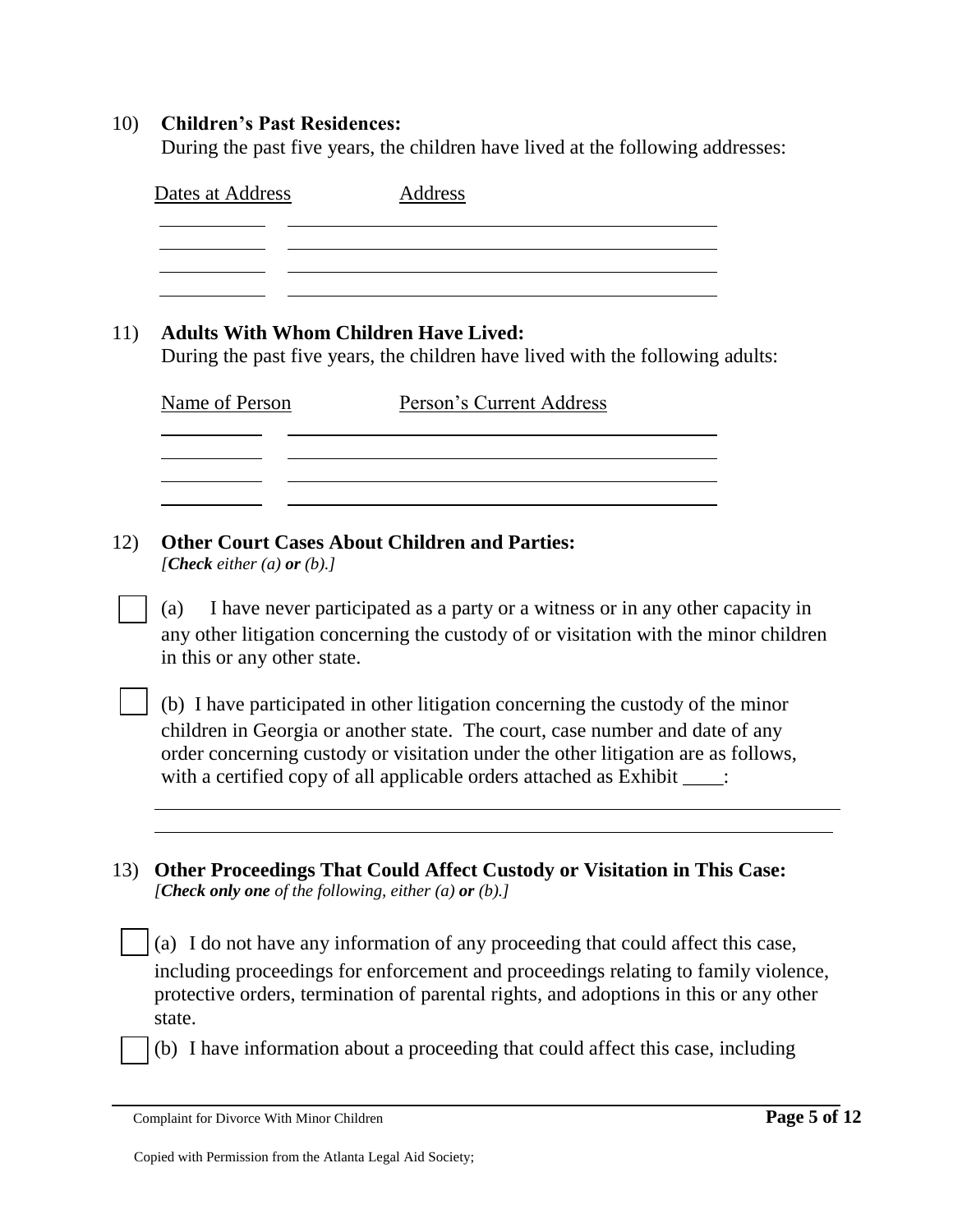proceedings for enforcement and proceedings relating to family violence, protective orders, termination of parental rights, or adoptions in this or another state. The court, the case number and the nature of the proceeding are as follows, and a certified copy is attached as Exhibit \_\_\_\_:

| 14) | <b>Others Claiming Custody or Visitation:</b><br>[Check only one of these, either (a) or (b).]                                                                                                                                               |
|-----|----------------------------------------------------------------------------------------------------------------------------------------------------------------------------------------------------------------------------------------------|
|     | (a) I do not know of any person who is not a party to this case, who has physical<br>custody of the children or who claims to have custody or visitation rights with<br>respect to the children.                                             |
|     | (b) I know of someone who is not a party to this case, who has physical custody of<br>the children or who claims to have custody or visitation rights with respect to the<br>children. The names and present addresses of the person(s) are: |
|     |                                                                                                                                                                                                                                              |
| 15) | <b>Child Custody:</b><br>[Check and complete only one of these, either $(a)$ , $(b)$ , or $(c)$ .]                                                                                                                                           |
|     | I believe that the following custody arrangement is in the best interests of the<br>children:                                                                                                                                                |
|     | (a) The children should be in the full custody of _____________.                                                                                                                                                                             |
|     | (b) The Plaintiff and Defendant should share joint legal custody, with primary                                                                                                                                                               |
|     | physical custody to the _____________________.                                                                                                                                                                                               |
|     | $(c)$ Other:                                                                                                                                                                                                                                 |
|     |                                                                                                                                                                                                                                              |
|     |                                                                                                                                                                                                                                              |

I understand that if custody is contested, I must complete and file a parenting plan prior to the temporary hearing and provide a copy to the other party.

# 16) **Child Visitation:**

*[Check and complete only one of these, either (a) or (b).]*

I understand that a Parenting Plan shall be filed in this case. pursuant to Uniform Superior Court Rule 24.10. I believe that the following visitation arrangement is in the best interests of the children:

Complaint for Divorce With Minor Children **Page 6 of 12**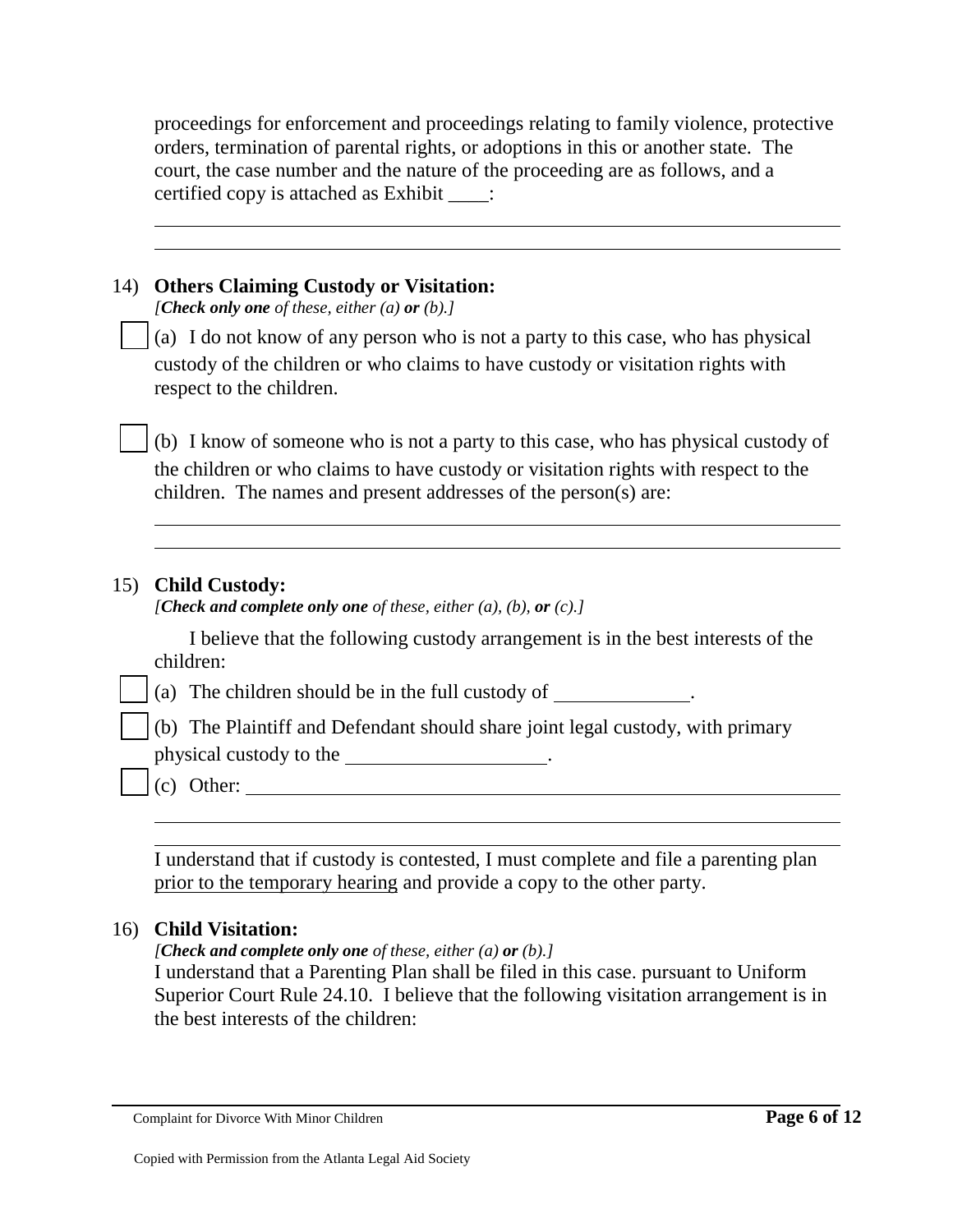|     | (a) The ____________ should have reasonable visitation.                                                                                                                                                                                                                     |
|-----|-----------------------------------------------------------------------------------------------------------------------------------------------------------------------------------------------------------------------------------------------------------------------------|
|     |                                                                                                                                                                                                                                                                             |
|     |                                                                                                                                                                                                                                                                             |
|     |                                                                                                                                                                                                                                                                             |
|     |                                                                                                                                                                                                                                                                             |
| 17) | <b>Child Support:</b><br>[Check only one of these, either (a), (b) or (c).]                                                                                                                                                                                                 |
|     | (a) The Defendant has income or is capable of earning sufficient money to                                                                                                                                                                                                   |
|     | support the minor children. Based on the adjusted gross income of the parties and the<br>Georgia child support guidelines (OCGA § 19-6-15) as calculated on the attached<br>work sheets, the Defendant should pay an amount of $\frac{1}{2}$ per month as<br>child support. |
|     | (b) Based on my adjusted gross income and the Georgia child support guidelines<br>(OCGA § 19-6-15) as calculated on the attached work sheets, I can pay the Defendant<br>an amount of $\frac{1}{2}$ per month as child support.                                             |
|     | (c) The issue of child support cannot be decided in this action because the Court does<br>not have personal jurisdiction over the Defendant.                                                                                                                                |
| 18) | <b>Health Insurance for Children:</b><br>[Check only one of these, either (a), (b), (c) or (d).]                                                                                                                                                                            |
|     | (a) The Defendant should be ordered to maintain a policy for medical, dental and<br>hospitalization insurance for the minor children.                                                                                                                                       |
|     | (b) I already provide health insurance for the children, and the Defendant should be<br>required to reimburse me for a fair share of the cost each month.                                                                                                                   |
|     | (c) The issue of health insurance cannot be decided in this action because the Court<br>does not have personal jurisdiction over the Defendant.<br>(d) I am not asking the Court to address this issue at this time.                                                        |
| 19) | <b>Other Medical Expenses for Children:</b><br>[Check only one of these: $(a)$ , $(b)$ , $(c)$ or $(d)$ .]                                                                                                                                                                  |

Complaint for Divorce With Minor Children **Page 7 of 12**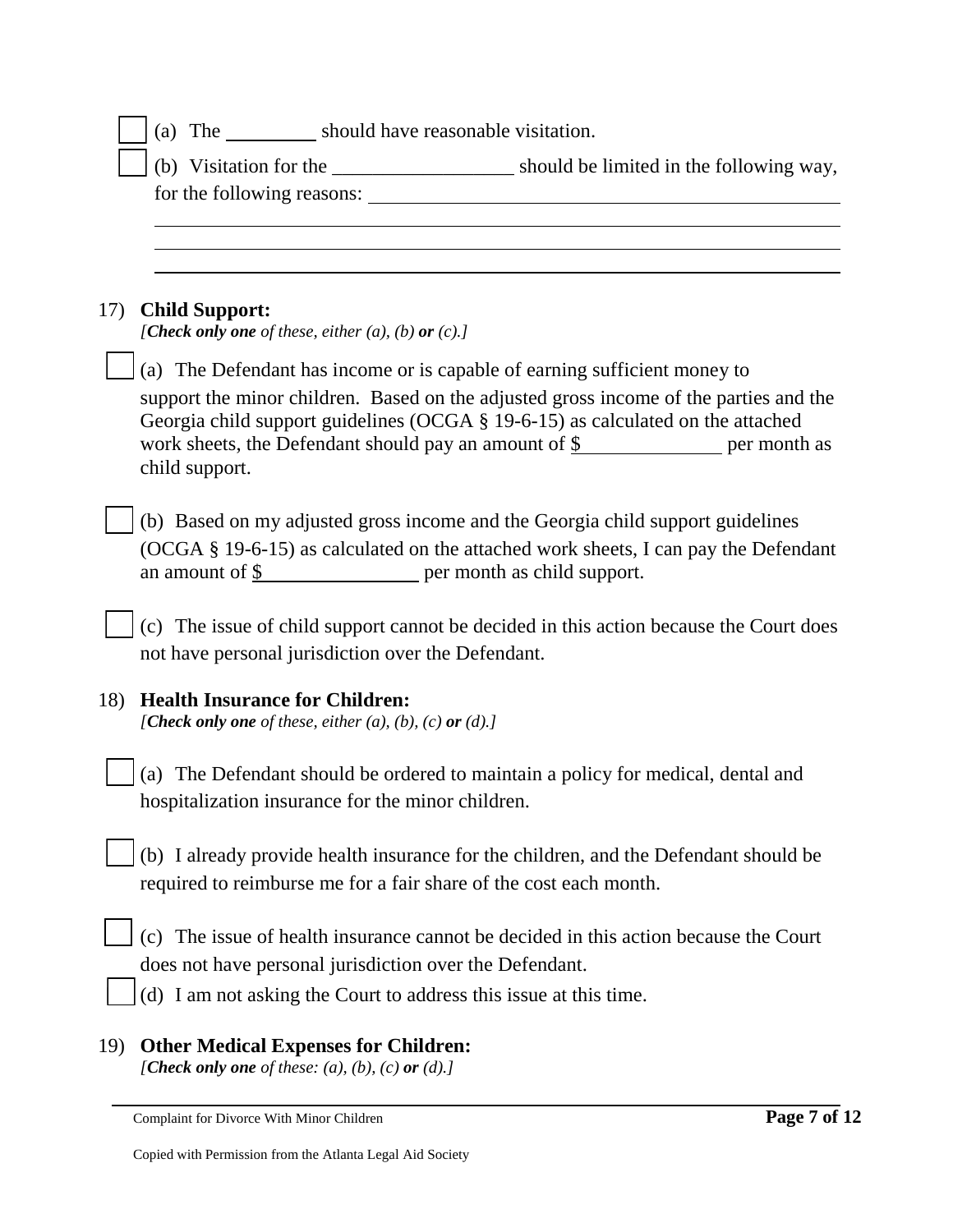| $\Box$ (a) The Defendant should be responsible for all expenses incurred for the children's |
|---------------------------------------------------------------------------------------------|
| medical, dental and hospital care, that are not covered by insurance.                       |

| $\vert$ (b) The Defendant and I should share the cost of expenses incurred for the children's |
|-----------------------------------------------------------------------------------------------|
| medical, dental and hospital care, that are not covered by insurance.                         |

|  | $\vert \cdot \vert$ (c) The issue of health care expenses for the children cannot be decided in this action |  |  |  |
|--|-------------------------------------------------------------------------------------------------------------|--|--|--|
|  | because the Court does not have personal jurisdiction over the Defendant.                                   |  |  |  |

 $\int$  (d) I am not asking the court to address this issue at this time.

# 20) **Life Insurance to Support Children:**

*[Check only one of these, either (a), (b) or (c).]*

 $\vert$  (a) The children depend on the Defendant for support, and therefore the Defendant should maintain a policy of insurance on the Defendant's life, with a face amount of \$ for the benefit of the minor children. The Defendant should maintain the policy for so long as at least one of the children is a minor or is otherwise entitled to child support.

□ (b) The issue of life insurance for the children cannot be decided in this action because the Court does not have personal jurisdiction over the Defendant.

 $\vert$  (c) I am not asking the court to address this issue at this time.

# 21) **Alimony:**

*[Check only one of the following, either (a), (b), or (c).]*





 $(b)$  I am not asking for alimony.

□ (c) The issue of alimony cannot be decided in this action because the Court does not have personal jurisdiction over the Defendant.

Complaint for Divorce With Minor Children **Page 8 of 12**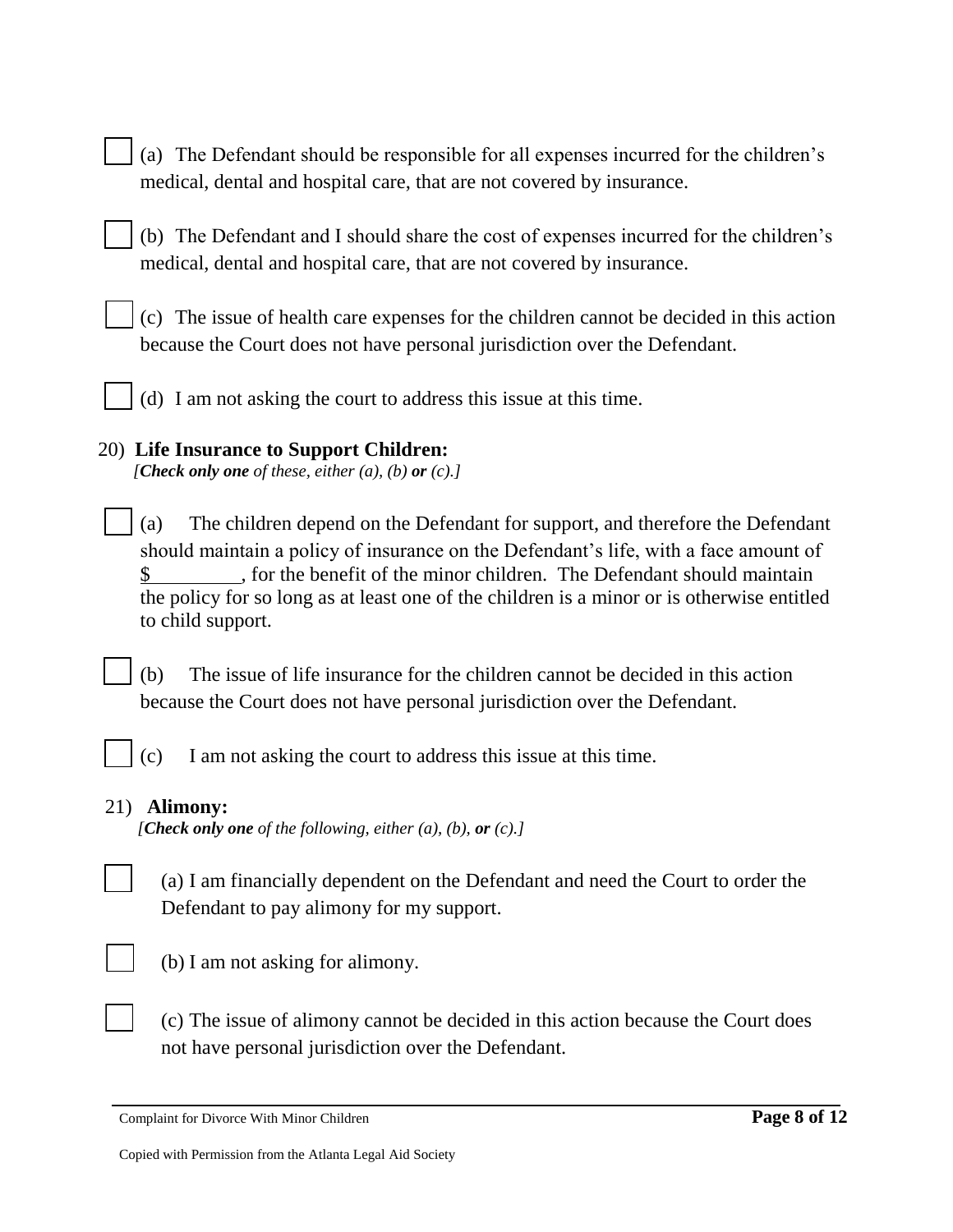| 22) |  | <b>Marital Property:</b> |
|-----|--|--------------------------|
|-----|--|--------------------------|

*[Check only one of the following, either (a), (b), (c) or (d).]*

□ (a) The Defendant and I have already divided our marital property, and we are both satisfied with the division.

□ (b) The Defendant and I have not obtained any property during our marriage.

□ (c) The Defendant and I have obtained the following property during our marriage, and I am asking for a fair division of this property:

| House located at the state of the state of the state of the state of the state of the state of the state of the state of the state of the state of the state of the state of the state of the state of the state of the state |  |
|-------------------------------------------------------------------------------------------------------------------------------------------------------------------------------------------------------------------------------|--|
|                                                                                                                                                                                                                               |  |
|                                                                                                                                                                                                                               |  |
| Pension (mine, worth \$ ; Defendant's, worth \$ )                                                                                                                                                                             |  |
| Motor vehicles listed here:                                                                                                                                                                                                   |  |
|                                                                                                                                                                                                                               |  |
|                                                                                                                                                                                                                               |  |
|                                                                                                                                                                                                                               |  |
| Furniture:                                                                                                                                                                                                                    |  |
|                                                                                                                                                                                                                               |  |
| Listed on separate paper attached to this <i>Complaint</i><br>Bank accounts and/or other investments:                                                                                                                         |  |
|                                                                                                                                                                                                                               |  |
|                                                                                                                                                                                                                               |  |
|                                                                                                                                                                                                                               |  |
| Listed on separate paper attached to this <i>Complaint</i>                                                                                                                                                                    |  |
| Other property:                                                                                                                                                                                                               |  |
|                                                                                                                                                                                                                               |  |
|                                                                                                                                                                                                                               |  |
|                                                                                                                                                                                                                               |  |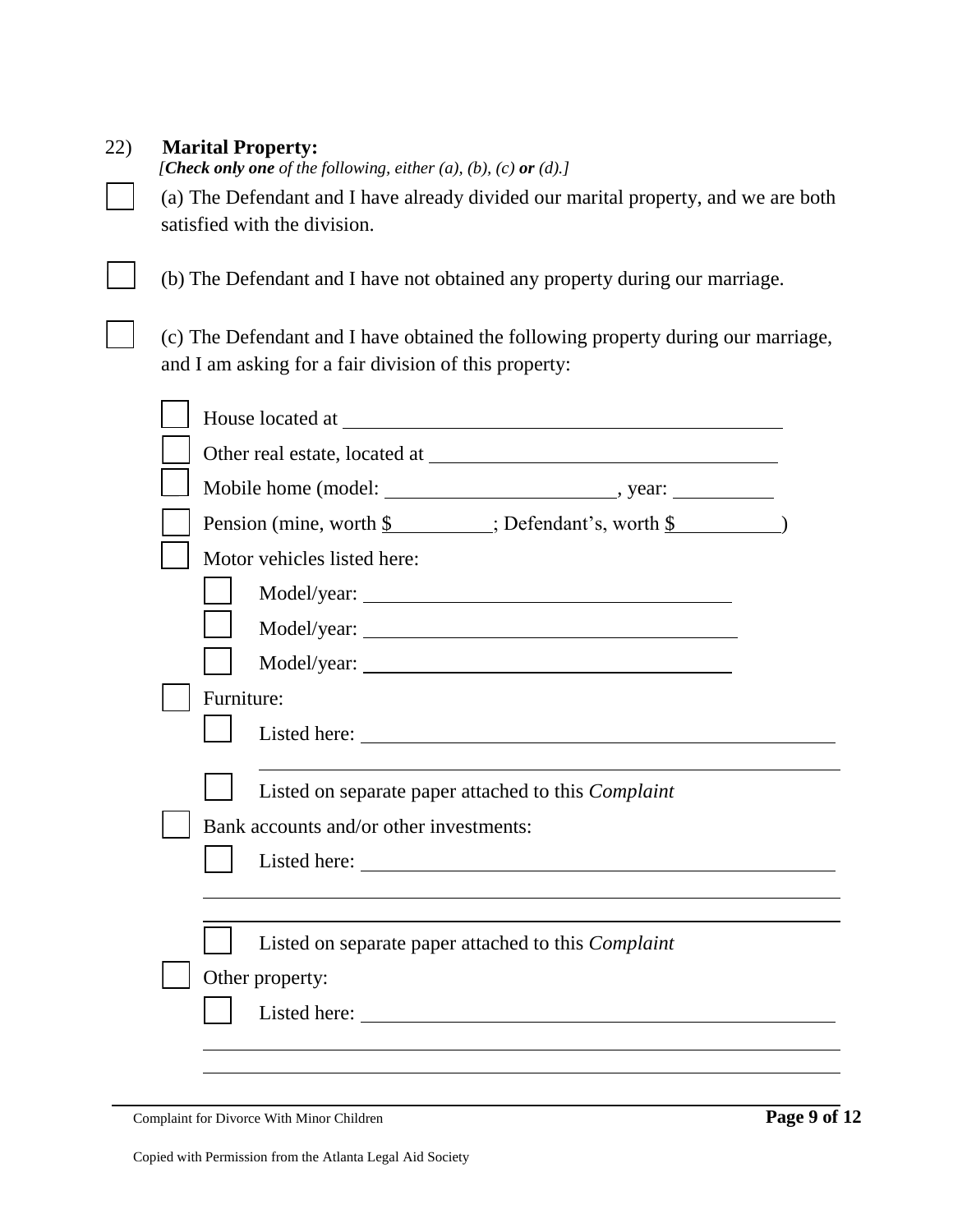|     | Listed on separate paper attached to this <i>Complaint</i><br>(d) The issue of the division of marital property cannot be decided in this case<br>because none of the property is in Georgia and the Court does not have personal<br>jurisdiction over the Defendant. |                |                                                                         |
|-----|-----------------------------------------------------------------------------------------------------------------------------------------------------------------------------------------------------------------------------------------------------------------------|----------------|-------------------------------------------------------------------------|
| 23) | <b>Joint or Marital Debts:</b><br>[Check only one of the following, either $(a)$ , $(b)$ , or $(c)$ .]                                                                                                                                                                |                |                                                                         |
|     | The Defendant and I do not have any outstanding joint or marital debts.<br>(a)<br>(b)<br>The Defendant and I have the following outstanding joint or marital<br>debts, and responsibility for paying them should be as listed below:                                  |                |                                                                         |
|     | Creditor                                                                                                                                                                                                                                                              | <b>Balance</b> | <b>Who Should Pay</b>                                                   |
|     |                                                                                                                                                                                                                                                                       |                |                                                                         |
|     | Listed on separate paper attached to this <i>Complaint</i><br>(c)<br>case, because the Court does not have personal jurisdiction over the Defendant.                                                                                                                  |                | The issue of dividing joint and marital debts cannot be decided in this |
| 24) | <b>Restraining Order Where Violence Has Occurred:</b>                                                                                                                                                                                                                 |                |                                                                         |

*[Read instructions carefully and check only if applicable.]*

 There is a history of physical violence by the Defendant toward me, and I am afraid that the Defendant will engage in further acts of violence or harassment toward me unless the Court enters a temporary and permanent restraining order.

# □ 25) **Restore Former or Maiden Name:**

*[Check only if applicable.]* 

My former or maiden name is \_ and I am asking the Court to restore that name to me.

Complaint for Divorce With Minor Children **Page 10 of 12**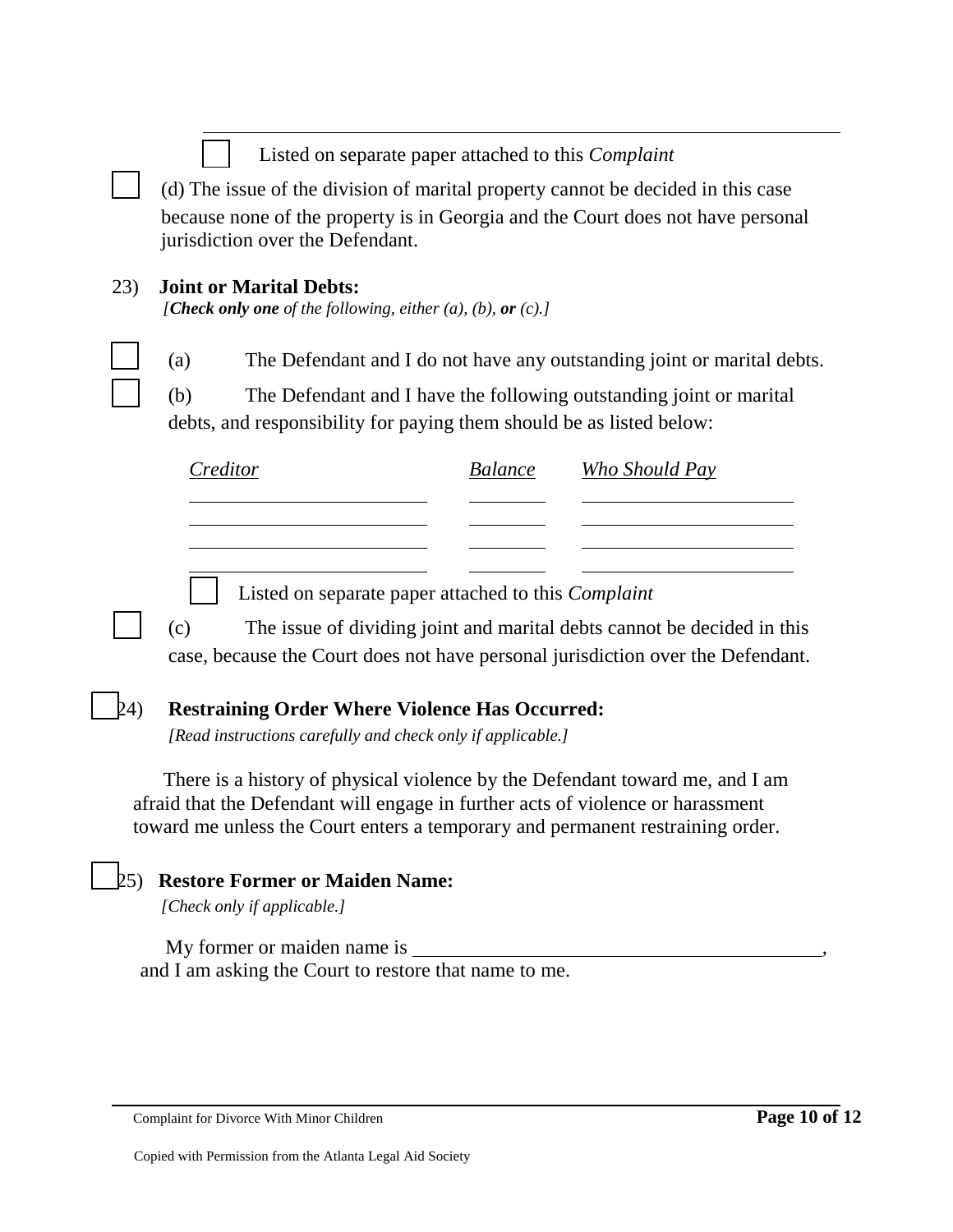| 26) | <b>Grounds for Divorce:</b><br>[Check the ones that you can prove at trial.]<br>My grounds for divorce from the Defendant are:                                            |  |  |
|-----|---------------------------------------------------------------------------------------------------------------------------------------------------------------------------|--|--|
|     | (a) Our marriage is irretrievably broken. The Defendant and I can no longer                                                                                               |  |  |
|     | live together and there is no hope that we will get back together.                                                                                                        |  |  |
|     | (b) Cruel treatment - The Defendant committed the following acts of cruel<br>treatment toward me:                                                                         |  |  |
|     | (c) Adultery - The Defendant has had sexual intercourse with someone else during<br>our marriage.                                                                         |  |  |
|     | (d) <b>Desertion</b> - The Defendant has intentionally and continually deserted me for at<br>least a year.                                                                |  |  |
|     | (e) Other grounds from list in OCGA $\S$ 19-5-3, as explained here:                                                                                                       |  |  |
|     |                                                                                                                                                                           |  |  |
|     |                                                                                                                                                                           |  |  |
|     | FOR THESE REASONS, I REQUEST THE FOLLOWING RELIEF:<br>[Check all that apply.]                                                                                             |  |  |
|     | That I be granted a total divorce from the Defendant;<br>(a)                                                                                                              |  |  |
|     | b)<br>That the <i>Settlement Agreement</i> signed by the parties be incorporated into the<br>Final Judgment and Decree of Divorce.                                        |  |  |
|     | That the custody and visitation for the children be ordered according to<br>(c)<br>Paragraphs 14 and 15;                                                                  |  |  |
|     | (d)<br>That child support, health insurance, medical expenses and life insurance for the<br>support of the children be ordered according to Paragraphs 16, 17, 18 and 19; |  |  |
|     | That the Defendant be ordered to pay me alimony for my support;<br>e)                                                                                                     |  |  |
|     | That our marital property be divided according to Paragraph 21;<br>f)                                                                                                     |  |  |
|     | That our joint or marital debts be divided according to Paragraph 22;<br>(g)                                                                                              |  |  |

Complaint for Divorce With Minor Children **Page 11 of 12**